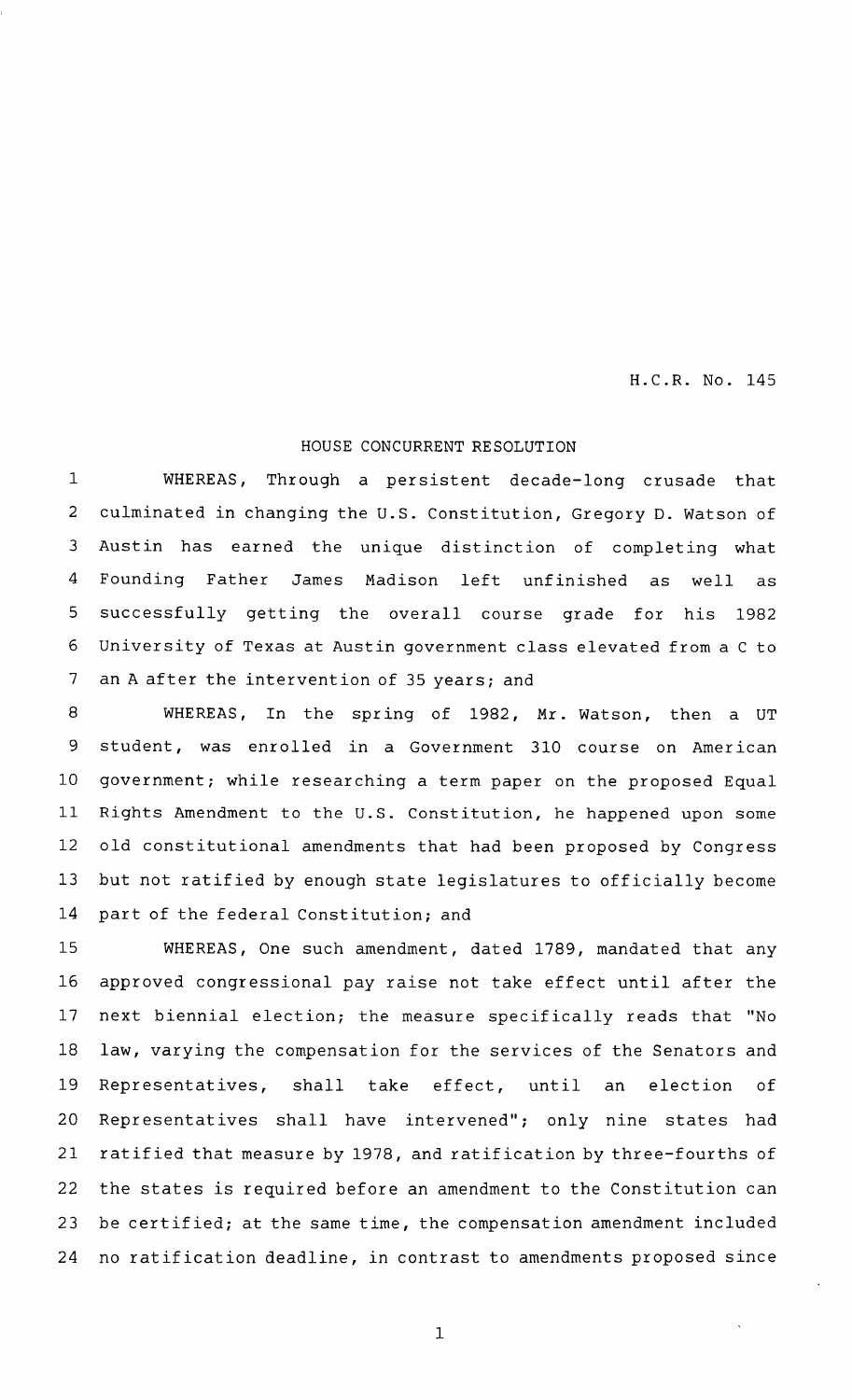<sup>1</sup> the year 1917, when Congress began the practice of including <sup>a</sup> provision requiring that proposed federal constitutional amendments be ratified by the states within seven years; and 2 3

H.C.R. No. 145

WHEREAS, Inspired to change the focus of his research, Mr. Watson submitted <sup>a</sup> paper suggesting that unratified constitutional amendments from before <sup>1917</sup> , which did not contain the built-in time limit, could still be ratified, even <sup>200</sup> years later, if they received the support of enough states; he further noted in the paper that there continued to be concerns among the American people relative to the methods used by members of Congress to increase congressional salaries; the course instructor and her teaching assistant were not convinced, however, and Mr. Watson received <sup>a</sup> grade of <sup>C</sup> for the paper and <sup>a</sup> final grade of <sup>C</sup> for the course overall; and 4 5 6 7 8 9 10 11 12 13 14

WHEREAS, Shortly afterward, in April 1982, Mr. Watson embarked upon a labor-intensive campaign to prove the thesis of his paper; he began the 10-year process of writing letters to legislators in states across the nation, urging them to consider ratifying the measure, and by May 5, 1992, Alabama lawmakers furnished the pivotal 38th ratification, thus making it the 27th Amendment to the Constitution; since then, eight more states have ratified the amendment--most recently Nebraska in 2016--bringing the total to 46 of the 50 states; and 15 16 17 18 19 20 21 22 23

WHEREAS, Impressed by what she publicly described as Mr. Watson's "heroic effort" to prove the validity of his thesis, his former professor has officially requested that his grade for Government 310 be raised from a C to an A; Mr. Watson was informed 24 25 26 27

2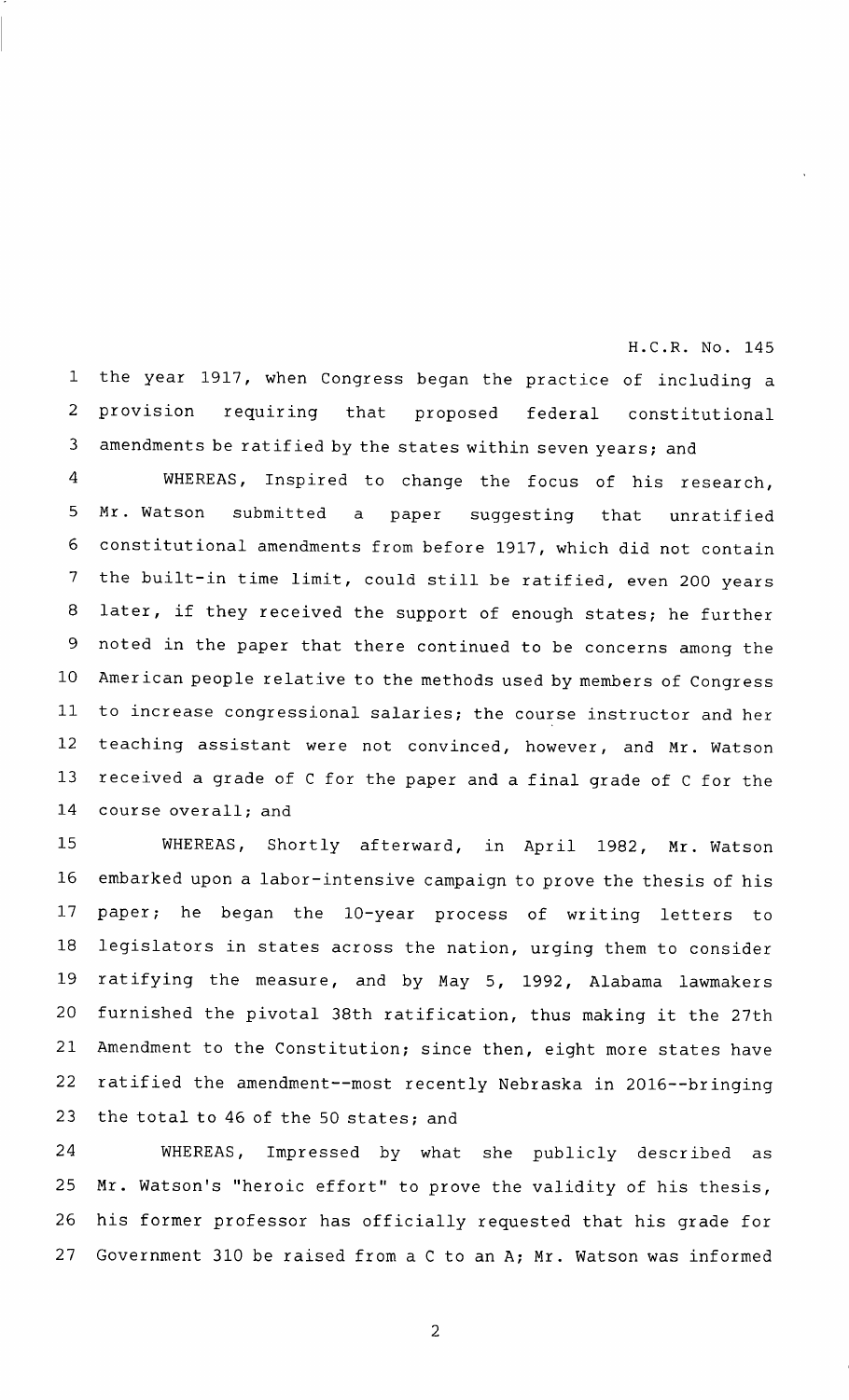## H.C.R. No. 145

<sup>1</sup> of her decision in March <sup>2017</sup> , when he was invited to attend what he thought would be <sup>a</sup> mere <sup>Q</sup> and <sup>A</sup> about his work on the 27th Amendment and unexpectedly found his campaign being recounted in *Pop-Up Magazine , a* live news program performed onstage and resembling <sup>a</sup> stand-up comedy routine; and 2 3 *4* 5

WHEREAS, Mr. Watson has continued to be engaged in federal constitutional amendment issues: in 1995, at his prompting, the Mississippi Legislature symbolically post-ratified the Constitution's 13th Amendment, abolishing slavery; at his urging, the Tennessee General Assembly ceremonially post-ratified the 15th Amendment in 1997, extending the right to vote to former male slaves; and, at his behest, the Texas Legislature, in 2009, formally endorsed the end of poll taxes by post-ratifying the 24th Amendment; furthermore, references to Mr. Watson's constitutional amendment-related activities are chronicled in countless books, newspapers, magazines, law reviews, video and audio recordings, resolutions , and entries in the *Congressional Record; and* 6 7 8 9 10 11 12 13 14 15 16 17

WHEREAS, Gregory Watson's dogged determination resulted in a significant change in this nation's founding document, and he may indeed take great pride in his achievement and in his demonstration of what committed civic engagement can accomplish; now, therefore, be it 18 19 20 21 22

RESOLVED, That the 85th Legislature of the State of Texas hereby congratulate Gregory D. Watson on receiving <sup>a</sup> revised grade of <sup>A</sup> in his 1982 Government 310 class at The University of Texas at Austin--albeit after the intervention of 35 years--and extend to him sincere best wishes for continued success and happiness; and, 23 24 25 26 27

3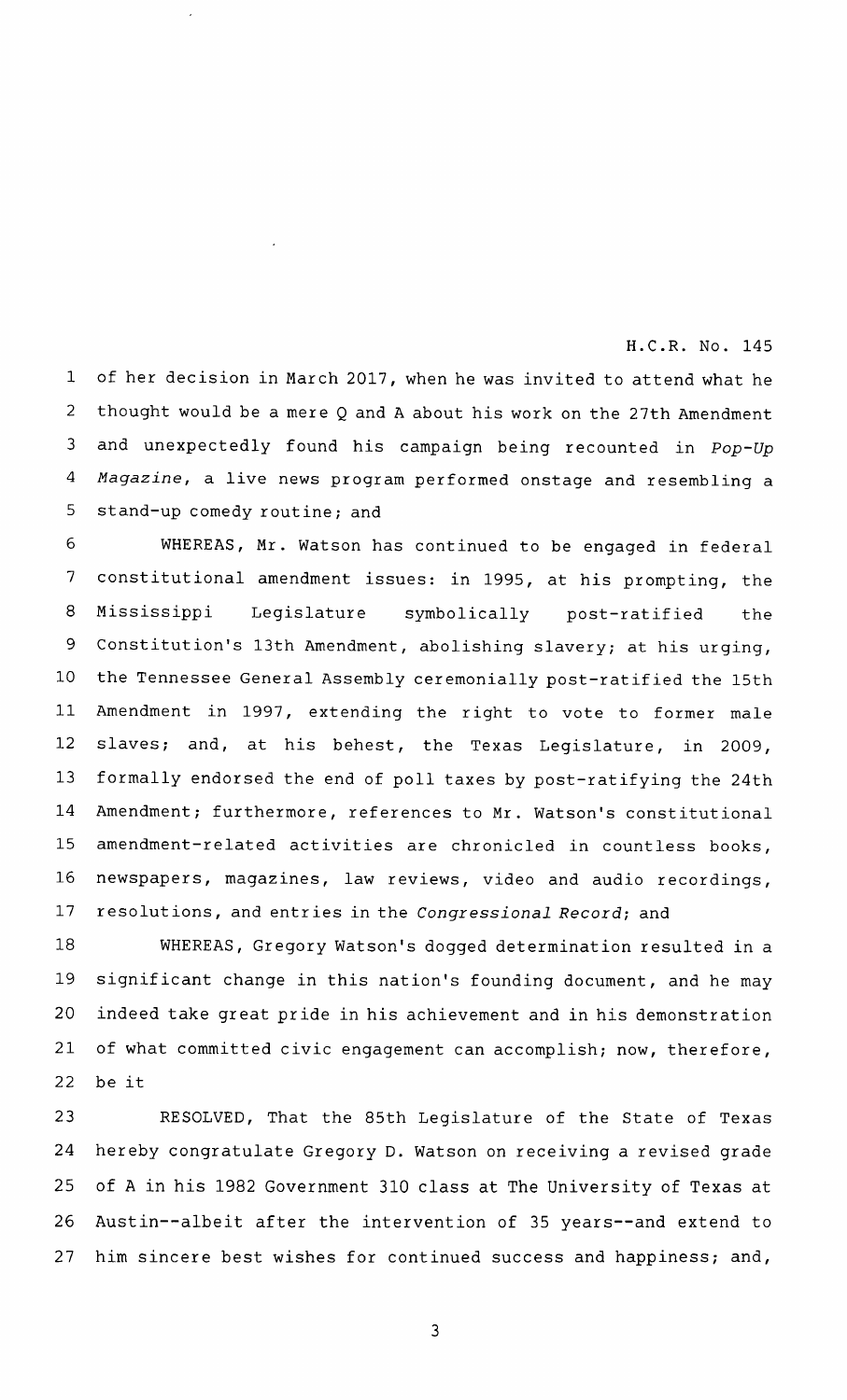H.C.R. No. 145

1 be it further

 $\bar{z}$ 

RESOLVED, That an official copy of this resolution be prepared for Mr. Watson as an expression of high regard by the Texas House of Representatives and Senate. 2 3 4

Klick